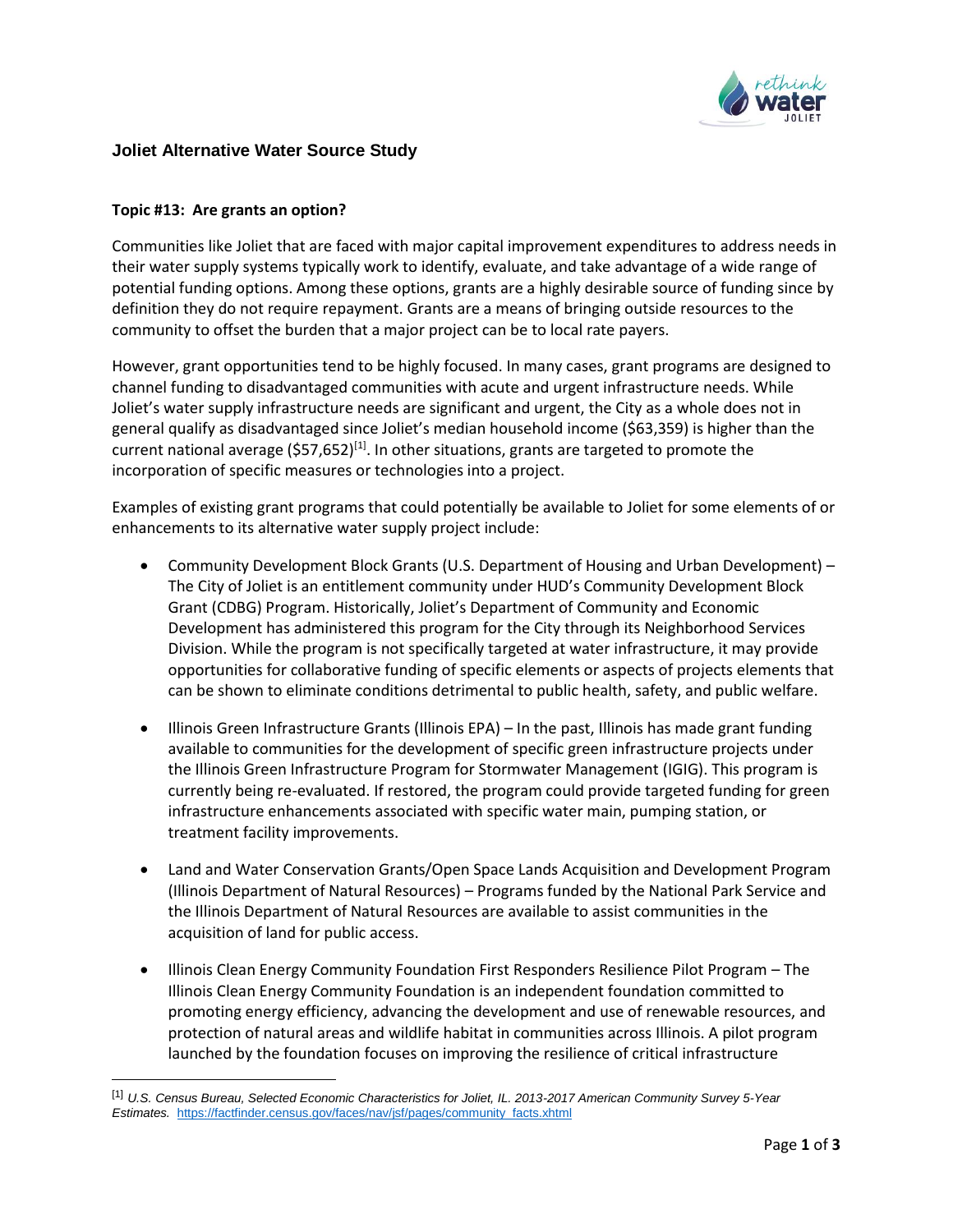

(including public water supply systems) through the installation of photovoltaic/energy storage systems.

Grant programs structured to support high cost, large-scale infrastructure programs are generally rare, but opportunities for significant grant funding can occur in certain circumstances. As part of federal efforts to stimulate the economy after the 2008 financial crisis, Illinois' low interest loan program for water supply projects (State Revolving Loan Fund for Drinking Water Systems) was modified to include "principal forgiveness" for up to 25% of the approved loan amounts. Many communities that were able to respond to the program with complete applications recognized significant benefits from this temporary program. Principal forgiveness is not part of the current Illinois program, but this recent experience demonstrates the potential value of preparation and monitoring of potential funding opportunities.

Large federal or state programs such as the Water Resources Development Act (WRDA) and major infrastructure funding programs also present opportunities for financing support for large projects. In the case of WRDA, political and industry organizations have urged Congress to authorize new funding for major water resource projects every two years while a number of groups continue to promote the passage of a federal infrastructure funding bill. However, the availability of these programs are highly variable, criteria for project adoption are often stringent, and competition for funding is extreme.

In answer to the question posed – yes, grants are an option for Joliet as its works to fund the design and implementation of its alternative water supply project; but grant opportunities available to Joliet are likely to be relatively small in comparison to the overall cost of the project. As such, it is recommended that the City initially focus the majority of its effort on the development of an overall funding strategy that emphasizes the use of established low-interest loan programs (e.g., WIFIA, State Revolving Fund Loan Program, etc.) and controls overall financing costs. In parallel, the City should monitor the political environment at the state and federal level for potential infrastructure funding opportunities and examine individual projects for opportunities for targeted grants that may be appropriate for specific aspects or elements of the project.

For example, the City could invest a modest amount of effort very early on in the project to develop and maintain an inventory of potential sources of grant funding. Then as project development, design, and construction proceed, project elements can be screened against the opportunity list to identify areas where targeted grants might be used to fund very specific features or enhancements to an individual project.

Grants are unlikely to be a primary source of funding for implementation of Joliet's alternative water supply project. However, every dollar of funding support that can be leveraged from sources outside of Joliet represents a dollar reduction in the costs that must be borne by the City's ratepayers and/or a dollar that can be used to enhance the overall value and benefit of the project. A focused and proactive approach to the identification and pursuit of grant funding can be a part of Joliet's overall approach to the implementation of its new water supply system.

General information regarding grant and loan funding available through the Illinois Environmental Protection Agency can be found at the links below:

[https://www.epa.gov/ground-water-and-drinking-water/drinking-water-grants](https://url2.mailanyone.net/v1/?m=1iHToi-0009mF-3g&i=57e1b682&c=QmkjoalPrX_7Wxgs-VBPv_4hEMOZe73Z72sXVsmcoDss077q-s02eLqfqPJSGAtUaUSEuJ2IU9_bIeK7caYa6XUJlsKi9xnpOv5M3hFZe0NCUp2PmJtpvB43g6qyiDrRsTWasoeOUfbX31IJ7ppLdA-tWpaMWkANZqaWFDfvnxpvzOkjaaXtDjozoQb6qG7Bta0Ktip74kbqGmQTp59josnTf05HZxpaJp-KRKOEtpnA5woRyx5GZDssTtMkhbk9RQelK8prEkhVJXGiyAsvfo4-DQRg-4C5kKcL9XT3hZo)